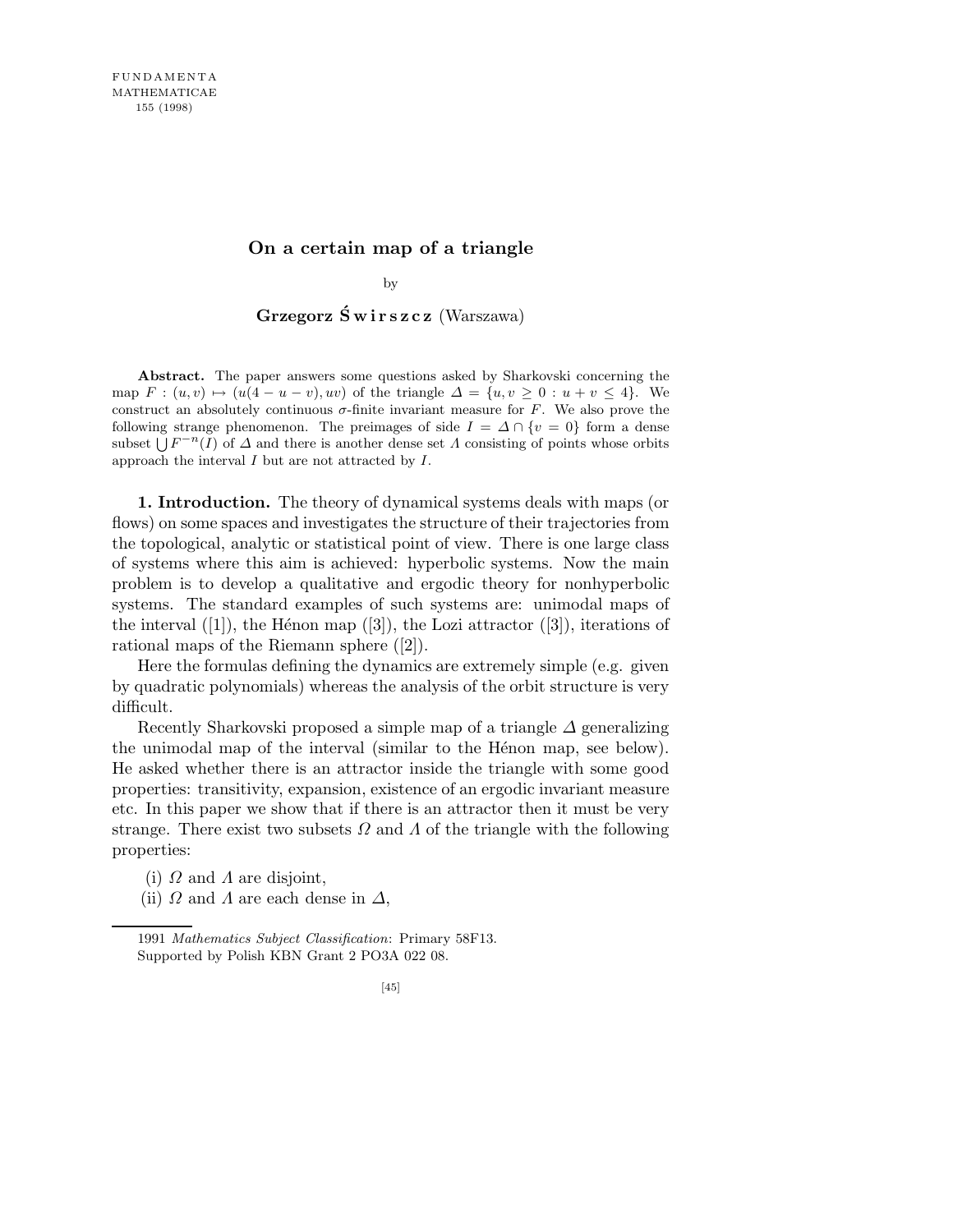(iii)  $\Omega$  is the union of the preimages of a side I of the triangle  $\Delta$ ,

(iv) the trajectories of points of  $\Lambda$  approach the side  $I$  but they are not attracted by I.

Therefore there cannot exist a closed, transitive and topologically expanding attractor.

Moreover, we give an explicit formula for the invariant  $\sigma$ -finite measure. The next task is to study its ergodic properties. We plan to do it in the future.

2. Statement of the results. We consider the following dynamical system:

(1) 
$$
F(u, v) = (u(4 - u - v), uv).
$$

The mapping F maps the triangle  $\Delta$  with vertices (0,0), (0,4), (4,0) onto itself. Let I denote the interval  $[(4,0);(0,4)]$ . It is worth noticing that  $f_0$ restricted to I is the map  $x \mapsto x(4-x)$  (a full parabola).

In the present paper we prove the following theorems:

THEOREM 1. The map  $f_0$  has an absolutely-continuous  $\sigma$ -finite invariant measure.

THEOREM 2. The preimages of I form a dense subset  $\Omega$  of the triangle.

THEOREM 3. There exists a dense subset  $\Lambda$  of the triangle disjoint from  $\Omega$  with the following property: for each  $p \in \Lambda$  we have  $\omega(p) \cap I \neq \emptyset$  and  $\omega(p)$  is not included in I.

3. Changes of variables and notation. We shall also use another chart

$$
x = (u - 2)\sqrt{u(4 - u - v)}, \qquad y = u(4 - u - v) - 2.
$$

Here the map takes the form

(2) 
$$
f(x,y) = (y|x|, x^2 - 2).
$$



Fig. 1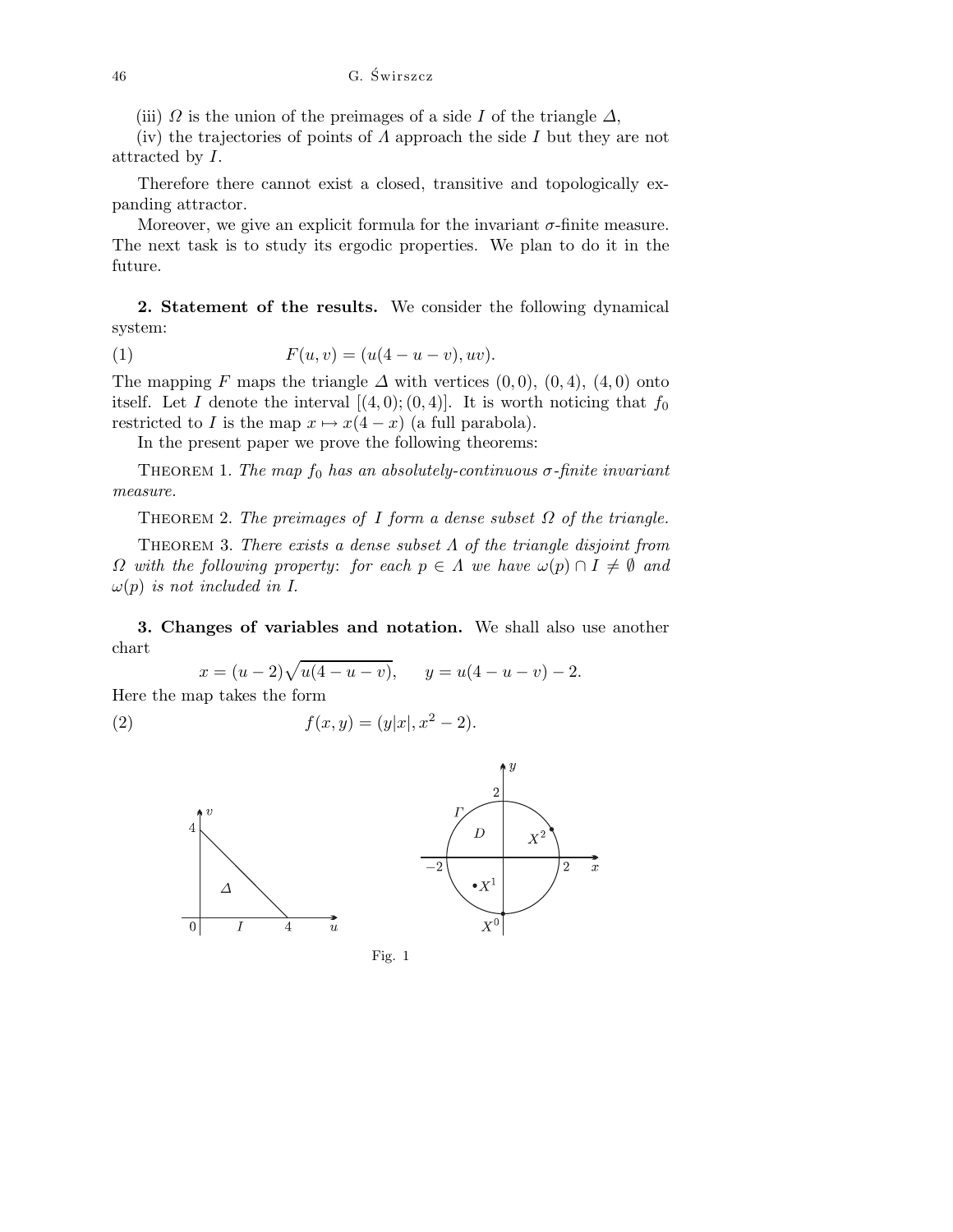Now f maps the circle  $D = \{x^2 + y^2 \le 4\}$  onto itself and  $f(\partial D) = \partial D$ . The fixed points of f are  $X^0 = (0, -2)$ ,  $X^1 = (-1, -1)$ ,  $X^2 = (\sqrt{3}, 1)$ .

We shall use the following notation:

•  $X = (x, y)$ , •  $X_k = (x_k, y_k) = f^k(X) = f \circ \dots \circ f(X),$ •  $\chi_n(X) = (x_0 x_1 x_2 \dots x_{n-1})^2,$ •  $\mu(C)$ —the Lebesgue measure of a set C, •  $Jf(X)$ —the jacobian of f at the point X, •  $\varrho(X) = 4 - x^2 - y^2$ , •  $\Gamma = \partial D = {\varrho(X) = 0},$ •  $A = \bigcup_{n=1}^{\infty} f^{-n}(\Gamma).$ 

It is easy to see that

(3) 
$$
\varrho(f(X)) = 4 - [x^2y^2 + (x^2 - 2)^2] = x^2(4 - x^2 - y^2) = x^2\varrho(X)
$$

so that

(4) 
$$
\varrho(X_k) = \chi_k(X)\varrho(X).
$$

From the above property it immediately follows that  $f(x, y) \in \Gamma$  iff either  $x = 0$  and  $f(x, y) = X^0$  or  $(x, y) \in \Gamma$ . Therefore

$$
A = \bigcup_{n=1}^{\infty} f^{-n}(X^0) \cup \Gamma.
$$

Of course f is not differentiable in D, but it is differentiable in  $D \setminus \{(x, y) :$  $x = 0$  and we have the formulas

(5) 
$$
Df(X) = \begin{bmatrix} \frac{x}{|x|}y & |x| \\ 2x & 0 \end{bmatrix}, \quad Jf(X) = 2x^2, \quad Jf^k(X) = 2^k \chi_k(X).
$$

## **4. Proof of Theorem 1.** We define  $\nu(B)$  for any subset B of D as

$$
\nu(B) = \int_{B} (4 - x^2 - y^2)^{-1} d^2 X.
$$

The measure  $\nu$  has a density with respect to Lebesgue measure

$$
\frac{d\nu}{d\mu} = (4 - x^2 - y^2)^{-1} = \varrho(x, y)^{-1}
$$

and is invariant with respect to the map  $f$ . Indeed, as  $f$  is two-to-one,

$$
\nu(B) = \int_{B} \varrho(x, y)^{-1} d^{2}X = \frac{1}{2} \int_{f^{-1}(B)} \varrho(f(x, y))^{-1} J(f(x, y)) d^{2}X.
$$

Now from (3) and (5) we obtain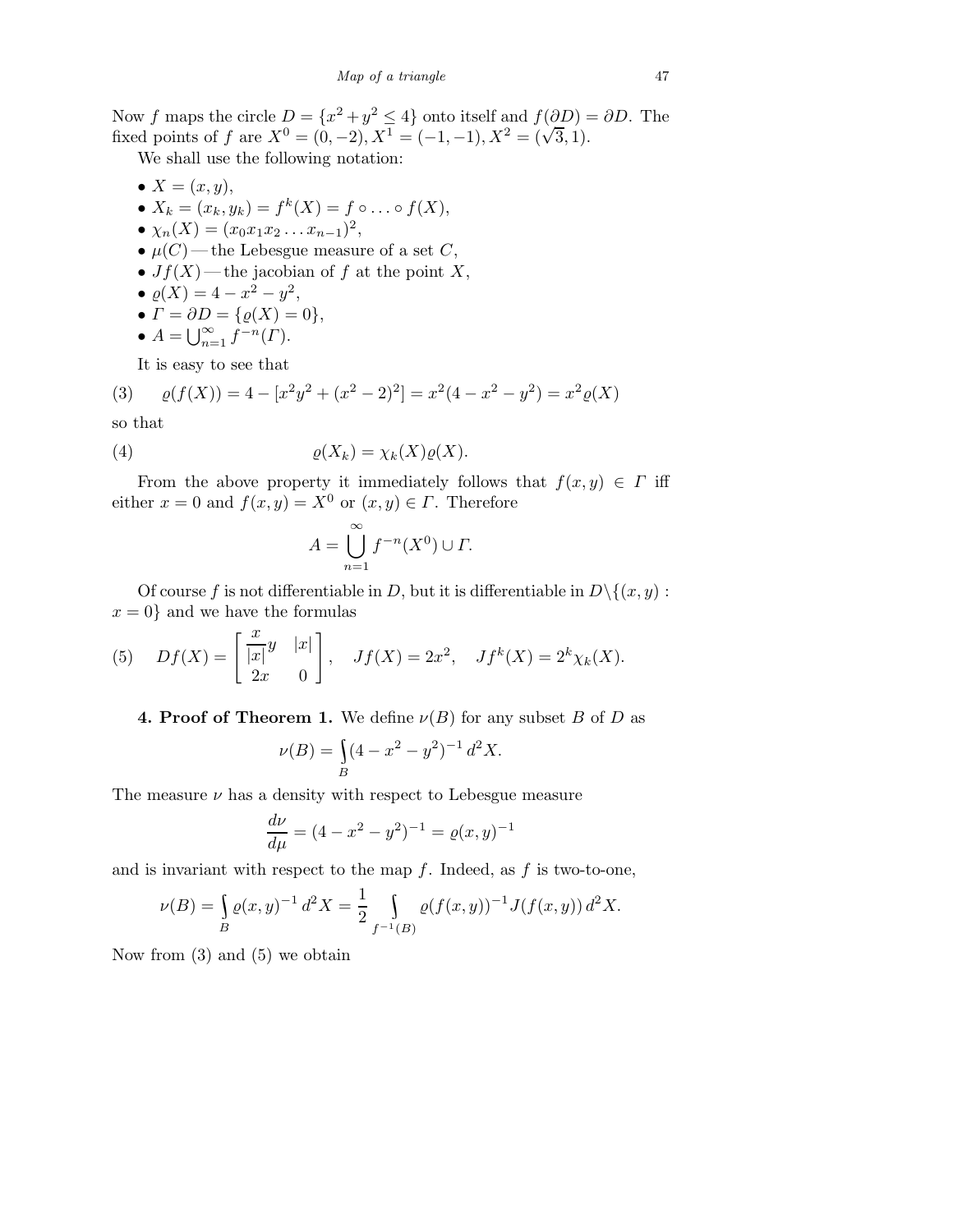48 G. Swirszcz ´

$$
\nu(B) = \frac{1}{2} \int_{f^{-1}(B)} \frac{2x^2}{x^2 \varrho(X)} d^2 X = \nu(f^{-1}(B)).
$$

**5. Proof of Theorem 2.** We work in the coordinate system  $(u, v)$ but we preserve some notations:  $\Delta$  is the triangle,  $I = \{(u, 0) \in \Delta\}$ ,  $A =$  $\sum_{n=1}^{\infty} F^{-n}(I).$ 

The map F is not invertible, but F restricted to each of the sets  $\Delta_-=$  ${0 \le u \le 2}, \Delta_+ = {2 \le u \le 4}$  is invertible and the inverse functions are

$$
g_{\pm}(u,v) = \left(2 \pm \sqrt{4-u-v}, \frac{v}{2 \pm \sqrt{4-u-v}}\right).
$$

Wherever it does not lead to misunderstanding we shall identify points  $(u, 0)$  from I with their first coordinate u.

Let us denote by  $\gamma = \Delta \cap \{u = 2\}$  the segment separating  $\Delta_+$  and  $\Delta_-$ . One can see that  $\gamma = F^{-3}[(0,0)]$ . For any finite sequence  $a = (a_1, \ldots, a_k)$ ,  $a_i \in \mathbb{Z}$ , we define

$$
\gamma^a = g_{\sigma_k}^{|a_k|} \circ \ldots \circ g_{\sigma_1}^{|a_1|}(\gamma)
$$

where  $\sigma_i$  denotes the sign of  $a_i$ . We have  $\bigcup_a \gamma^a \subset A$ . We denote the endpoints of  $\gamma^a$  by  $\alpha^{(a)} = \gamma^a \cap I$ . As  $F|_I$  is a full parabola, the points  $\alpha^{(a)}$ form a dense subset of I (see [1]). We consider eight curves  $\delta_0^j$  $j_0^j, j = 1, \ldots, 8,$ parts of preimages of  $I$ , such that:

(i) 
$$
\delta_0^j = \gamma^a
$$
 for some  $a$ ,  
\n(ii)  $\delta_0^j \subseteq F^{-k}(\gamma)$ ,  $k = 2, 3, 4, 5$ ,  
\n(iii)  $\alpha_0^{(1)} < \alpha_0^{(2)} < \dots < \alpha_0^{(8)}$  where  $\alpha_0^{(j)} = \delta_0^j \cap I$ ,  
\n(iv)  $\alpha_0^{(1)} = g^2 \quad (2, 0), \alpha_0^{(8)} = g^2 \circ g_+ \circ g_+^2(2, 0)$ ,  
\n(v)  $\alpha_0^{(j)} = 4 \sin^2 \left[ \frac{\pi}{16} \left( 1 + \frac{j-1}{8} \right) \right]$ .

 $\text{Remar } k$  1. The property (v) follows from the first four ones and the fact that  $g_{-}|_{I}$  is conjugate to the tent map t (see the proof of Lemma 4).

We define  $\delta_i^j = g_-^i(\delta_0^j)$  $j_0^j$ ,  $\alpha_i^j = \delta_i^j \cap I$ ,  $i = 1, 2, ..., j = 1, ..., 8$ . Of course  $\delta_i^j \subseteq A$  for every i, j. The curves  $\delta_i^j$  divide the set  $P_{\varepsilon} = \{(u, v) : v < \varepsilon\}$  into an infinite sequence of domains  $\omega_i$ ,  $i = 1, 2, \ldots$  (see Figure 2). We define additionally  $\omega_0$  as the part of  $P_\varepsilon$  lying to the right of the curve  $\delta_0^8$ .

Assume that  $C \subset \Delta$  is an open ball with  $C \cap A = \emptyset$ . We strive to show that there would have to exist an iteration  $F<sup>n</sup>$  such that

(i)  $F^n(C) \cap P_{\varepsilon} = C_{n,\varepsilon} \neq \emptyset,$ 

(ii)  $C_{n,\varepsilon}$  is not contained in any  $\omega_k$ .

These two properties will lead us to a contradiction with the assumption  $C \cap A = \emptyset$ .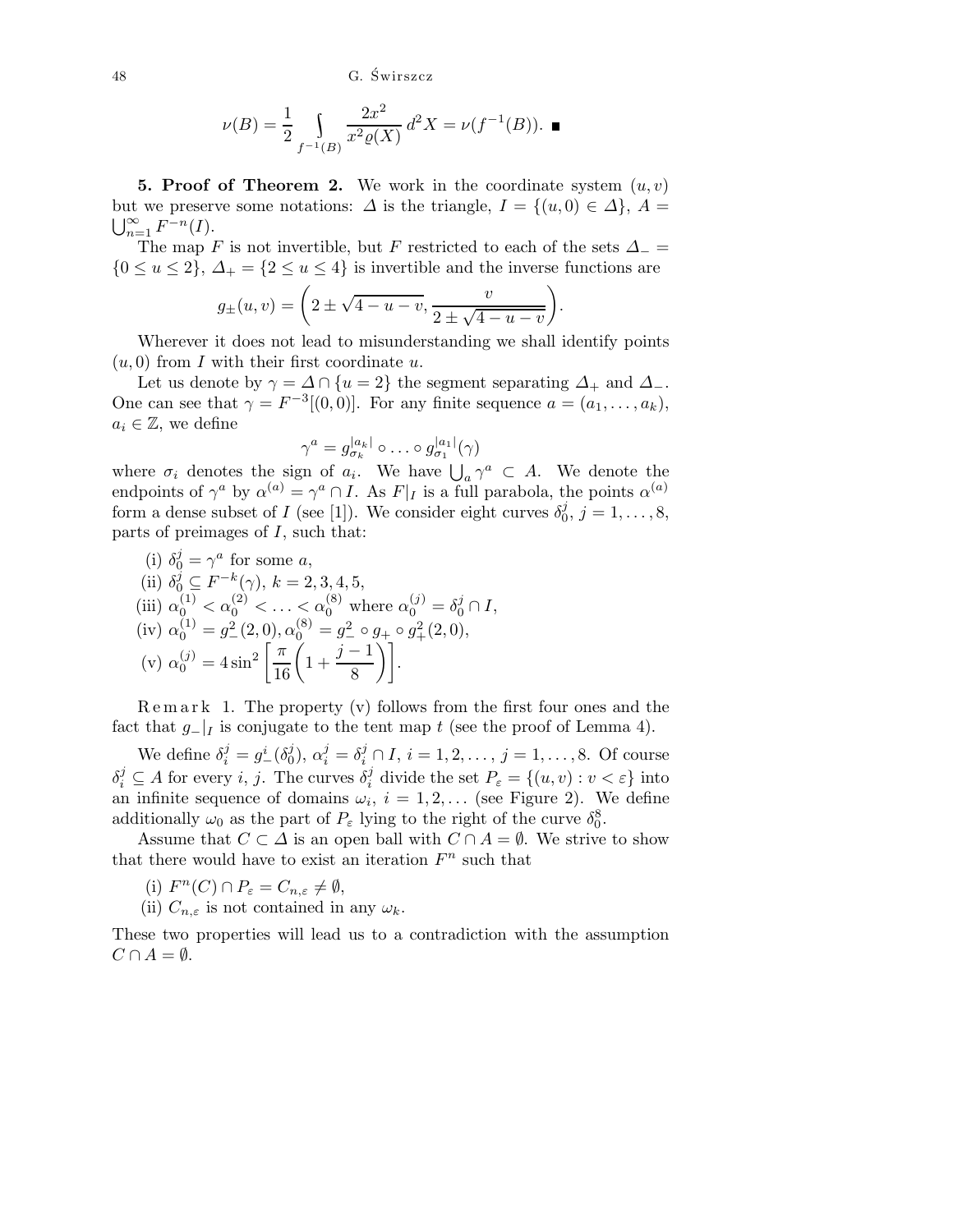

The property (i) is achieved by means of the following lemma.

LEMMA 1 (Exponential contraction). There exists a constant  $K$  such that if C is as above  $(C \cap A = \emptyset)$  then the set E of points in C such that

$$
v_n < K \cdot 2^{-n/2}
$$

has positive Lebesgue measure.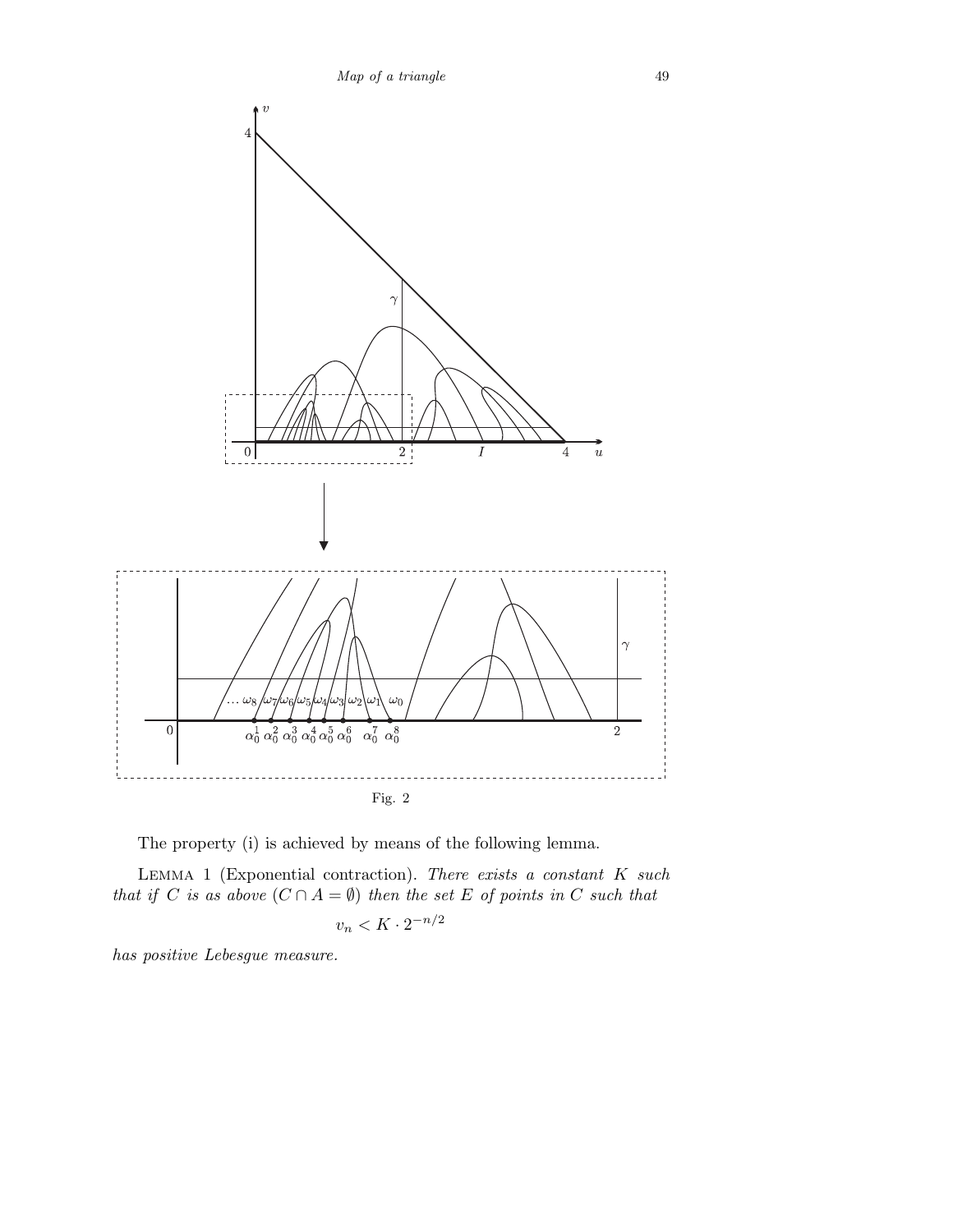We shall prove this lemma later.

The map F restricted to the interval  $I = \Delta \cap \{v = 0\}$  is a quadratic map (full parabola) and is conjugate to the tent map  $u \mapsto 2u$  for  $0 \le u \le 2$ ,  $u \mapsto 4 - 2u$  for  $2 \le u \le 4$ . It is a strongly expanding map.

It turns out that this expanding property is not lost in the small neighourhood  $P_{\varepsilon}$  of I. So, whenever some distinct points of  $E \subset C$  approach I then they should diverge along  $I$ . Their v-coordinates tend to 0 very fast, but their u-coordinates should behave randomly.

The property (ii) follows from the following two lemmas.

LEMMA 2 (Strong distortion). For every  $\lambda > 0$  and every integer  $m > 0$ there exists  $n > m$  such that

$$
\frac{u^{(1)}}{u^{(2)}} > 2-\lambda
$$

 $for \; some \; U^{(i)} \,=\, (u^{(i)}, v^{(i)}) \,\in\, F^n(E), \; i \,=\, 1, 2, \; where \; \, E \; \; is \; the \; set \; from$ Lemma 1.

LEMMA 3. There exists  $\varepsilon > 0$  such that if  $U^{(1)}$ ,  $U^{(2)}$  belong to one component  $\omega_k$ ,  $k = 1, 2, \ldots$ , in  $P_{\varepsilon} = \{v < \varepsilon\}$  then

$$
(1.99)^{-1} < \frac{u^{(2)}}{u^{(1)}} < 1.99.
$$

Now let  $U^{(1)} = (u^{(1)}, v^{(1)}), U^{(2)} = (u^{(2)}, v^{(2)})$  be points in  $C_{n,\varepsilon}$  such that there does not exist any  $i > 0$  for which  $U^{(1)}, U^{(2)} \in \omega_i$ . Therefore either  $U^{(1)} \in \omega_i, U^{(2)} \in \omega_j, i \neq j$ , or  $U^{(1)}, U^{(2)} \in \omega_0$ . Since  $F^n(C)$  is connected, in the first case it would intersect some  $\delta_i^j$  $i_i^j$ . As  $\delta_i^j \subset A$  it would mean that  $F^n(C) \cap A \neq \emptyset \Rightarrow C \cap A \neq \emptyset$ , a contradiction.

Assume then that  $U^{(1)}, U^{(2)} \in \omega_0$ . This means that  $u^{(1)}, u^{(2)} \geq 2 - \sqrt{2}$ and therefore  $|u^{(1)}-u^{(2)}|>0.99\cdot(2-\sqrt{2})>0.4$ . This is a quite large number and the first four preimages of  $\gamma$  (whose equations can of course be written explicitly) divide  $\omega_0$  into subsets of diameter smaller than 0.4. Therefore also in this case  $F<sup>n</sup>(C)$  intersects A, which ends the proof of Theorem 2.

Proof of Lemma 3. Let  $U^{(1)}$ ,  $U^{(2)}$  belong to one component  $\omega_k$  of  $P_{\varepsilon}\setminus\{\delta_j^i\}$  and let  $\omega_k$  be bounded by two curves  $\delta',\delta''\in\{\delta_j^i\},\delta''$  on the right of  $\delta'$ .

It is enough to show the estimate of Lemma 3 for the case when the points lie on these curves:  $U^{(1)} \in \delta', U^{(2)} \in \delta''.$ 

If  $U^{(1)}$ ,  $U^{(2)}$  are on the side I then  $v_1 = v_2 = 0$  and  $u^{(1)} = \alpha_i^j$  $i^{j}, u^{(2)} = \alpha_{i'}^{j'}$  $_{i^{\prime }}^{\jmath }$  , which can be calculated. Indeed, the map  $F$  restricted to  $I$  is conjugate to the tent map

$$
p \mapsto \begin{cases} 2p, & p \in [0, \pi/4], \\ \pi/2 - 2p, & [\pi/4, \pi/2], \end{cases}
$$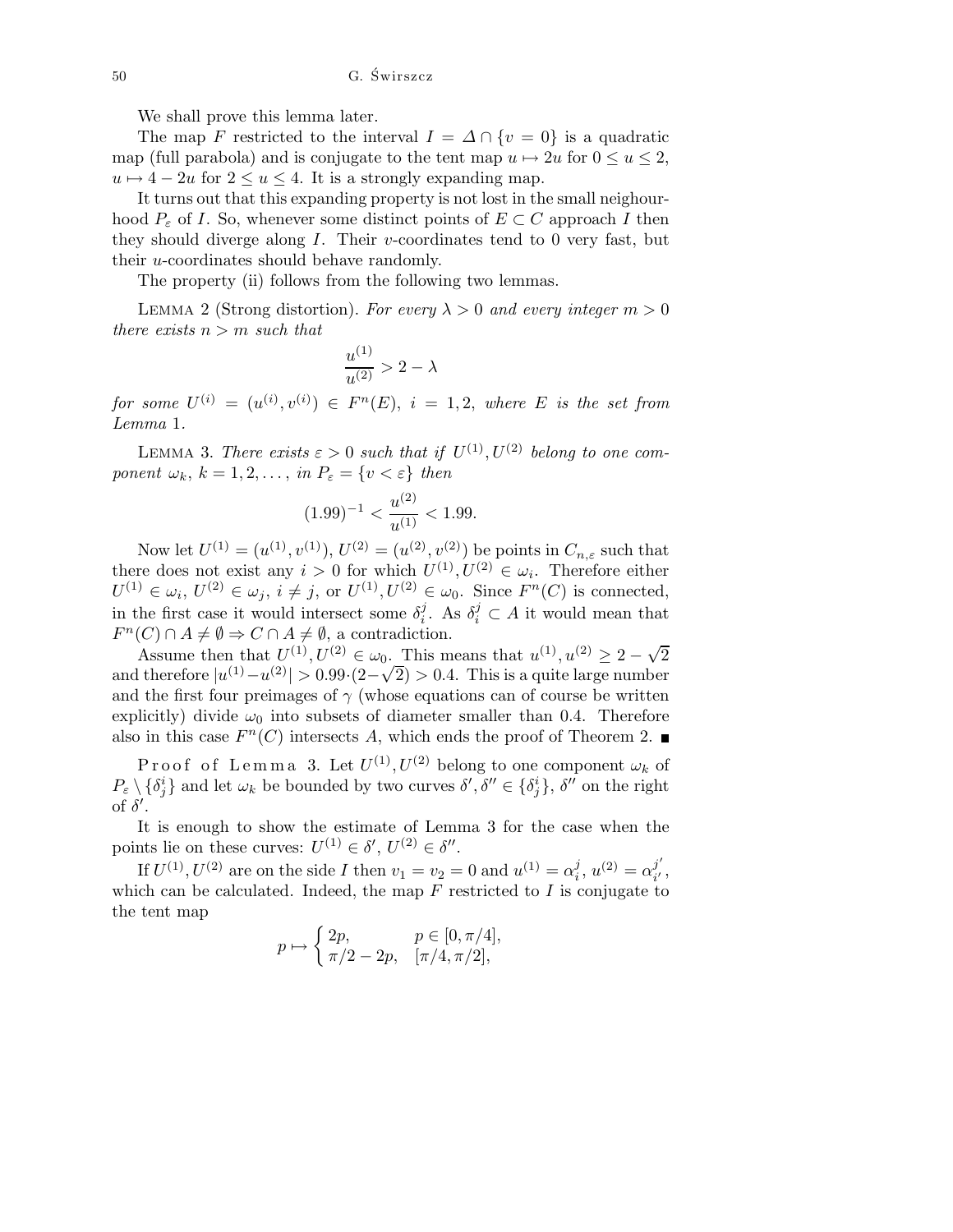by means of the conjugation  $u = 4\sin^2 p$ . So, we get

$$
\alpha_0^{(j)} = 4\sin^2\frac{(j+7)\pi}{128}, \qquad p_{i+1}^j = \frac{1}{2}p_i^j, \qquad \alpha_{i+1}^{(j)} = 4\sin^2(j+7)\pi 2^{-7+i}.
$$

Therefore

$$
\frac{\alpha_i^{(k)}}{\alpha_i^{(l)}}\leq \varTheta\bigg[\frac{k+7}{l+7}\bigg]^2
$$

where  $\Theta \approx 1.053$ . Indeed,  $\sin^2 \alpha / \sin^2 \beta < \Theta(\alpha / \beta)^2$  for  $\alpha, \beta \le \pi / 8$  (see the proof of Lemma 4).

Now we have to extend this estimate to points above I.

If  $\varepsilon$  is small then in the first eight domains  $\omega_1, \ldots, \omega_8$  the required estimate holds (with a very wide margin). The problem is with the domains  $\omega_k$  for large k.

We shall estimate the relative positions of the points  $U^{(1)}, U^{(2)}$  by the relative positions of their iterations  $U_n^{(1)}, U_n^{(2)}$ . Because  $F(u, v) = (u(4 - u))$  $(v_1, v_2)$  the trajectories  $\{U_n^{(1)}\}, \{U_n^{(2)}\}$  remain in the domain  $P_{\varepsilon}$ , i.e.  $v_n^{(1)}$  <  $\varepsilon$  and  $v_n^{(2)} < \varepsilon$  if  $u_n^{(1)}, u_n^{(2)} < 2 + \sqrt{2}$  (i.e. in the domains  $\bigcup_{j=1}^{\infty} \omega_j$ ).

Let *n* be such that  $U_n^{(1)}, U_n^{(2)} \in \omega_j$ ,  $j = 1, \ldots, 8$ . We shall estimate  $u^{(2)}/u^{(1)}$  from above by means of  $u_n^{(2)}/u_n^{(1)}$  which is good. We introduce additional two points on the side I:

$$
U^{(3)} = (u^{(1)}, 0), \qquad U^{(4)} = (u^{(2)}, 0)
$$

(the projections of  $U^{(1)}, U^{(2)}$  onto I). Let  $U_n^{(3)} = (u_n^{(3)}, 0), U_n^{(4)} = (u_n^{(4)}, 0)$  $(u^{(3)} = u^{(1)}, u^{(4)} = u^{(2)})$  be their trajectories. We write

$$
\frac{u^{(2)}}{u^{(1)}} = \frac{u^{(3)}}{u^{(4)}} \cdot \frac{u^{(4)}}{u^{(1)}} \cdot \frac{u^{(2)}}{u^{(3)}}.
$$

LEMMA 4. There exists a continuous function  $\xi(v)$ ,  $v > 0$ ,  $\xi(0) = 1$ , such that if  $u^{(j)} \leq 2 - \sqrt{2}$  and  $u_n^{(j)} < 2$  then

$$
\frac{u^{(3)}}{u^{(4)}}\leq \Theta^2\frac{u_n^{(3)}}{u_n^{(4)}},\quad \ \frac{u^{(4)}}{u^{(1)}}\leq \Theta^2\frac{u_n^{(4)}}{u_n^{(1)}},\quad \ \frac{u^{(2)}}{u^{(3)}}\leq \Theta^3\xi(v^{(2)})\cdot\frac{u_n^{(2)}}{u_n^{(3)}}.
$$

From this lemma we get

$$
\frac{u^{(2)}}{u^{(1)}} \le \Theta^7 \xi(v^{(2)}) \cdot \frac{u_n^{(2)}}{u_n^{(1)}}
$$

where  $u_n^{(2)}/u_n^{(1)}$  has a good estimate (because we are in the first eight domains):

$$
\frac{u_n^{(2)}}{u_n^{(1)}} \approx [1 + O(\varepsilon)] \cdot \frac{\alpha_0^{(j+1)}}{\alpha_0^{(j)}} \le [1 + O(\varepsilon)] \cdot \Theta \cdot \left(\frac{8}{7}\right)^2.
$$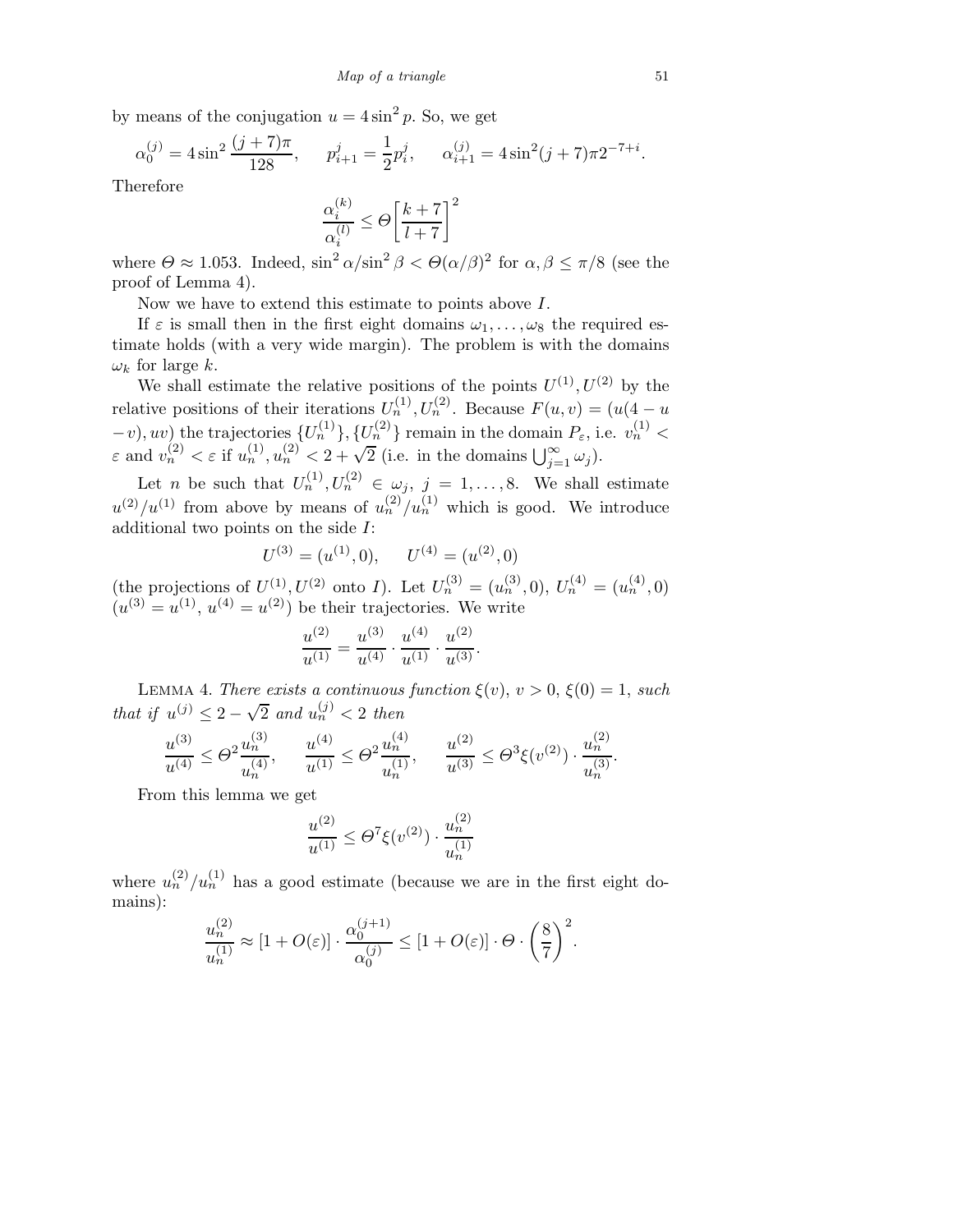One can check that if  $\Theta = 1.053$  then  $\Theta^8 \cdot (8/7)^2 \approx 1.97$ . From this, Lemma 3 follows.

Proof of Lemma 4. The map  $F$  is conjugate to the map

$$
T(p,q) = (\arcsin(2\sqrt{\cos^2 p - q/4}\sin p), 4q\sin^2 p) = (p_1, q_1)
$$

by means of the conjugacy  $h(p,q) = (4\sin^2 p, q)$ . T restricted to the interval  $[0, \pi/2] \times \{0\}$  is the tent map

$$
t(p) = \begin{cases} 2p, & p \in [0, \pi/4], \\ \pi/2 - 2p, & [\pi/4, \pi/2]. \end{cases}
$$

Let  $P^{(i)} = (p^{(i)}, q^{(i)}) = h^{-1}(U^{(i)}), i = 1, 2, 3, 4$ . As  $(\sin x)/x$  is decreasing in  $[0, \pi/2]$ , we have

(6) 
$$
1 \ge \frac{\sin x}{x} \ge \frac{8}{\pi} \sin \frac{\pi}{8} > 0.974495 \quad \text{for } x \in [0, \pi/8].
$$

Let

$$
\Theta = \left(\frac{8}{\pi} \sin \frac{\pi}{8}\right)^{-2} \approx 1.053.
$$

Because

(7) 
$$
\frac{u^{(i)}}{u^{(j)}} = \frac{\sin^2 p^{(i)}}{\sin^2 p^{(j)}}, \quad i, j = 1, 2, 3, 4,
$$

we have

(8) 
$$
\frac{1}{\Theta} \left[ \frac{p^{(i)}}{p^{(j)}} \right]^2 \le \frac{u^{(i)}}{u^{(j)}} \le \Theta \left[ \frac{p^{(i)}}{p^{(j)}} \right]^2, \quad i, j = 1, 2, 3, 4.
$$

Now because  $p_n^{(i)} = 2^n p^{(i)}$  for  $i = 3, 4$  we get  $p_n^{(3)}/p_n^{(4)} = p^{(3)}/p^{(4)}$  and then

$$
\frac{u^{(3)}}{u^{(4)}} \le \Theta \left[ \frac{p^{(3)}}{p^{(4)}} \right]^2 = \Theta \left[ \frac{p_n^{(3)}}{p_n^{(4)}} \right]^2 \le \Theta^2 \frac{u_n^{(3)}}{u_n^{(4)}}.
$$

Note that this holds because  $u_n^{(i)} < 2$  by assumption. This ends the proof of the first inequality of Lemma 4. Similarly we get the inequality

(9) 
$$
\frac{u^{(2)}}{u^{(3)}} = \frac{u^{(4)}}{u^{(2)}} = \frac{u^{(4)}}{u^{(3)}} \le \Theta^2 \frac{u_n^{(4)}}{u_n^{(3)}}
$$

as  $u^{(3)} = u^{(1)}$ ,  $u^{(2)} = u^{(4)}$ . As  $F(u, v) = (u(4 - u - v), uv)$ , we immediately get  $u_n^{(3)} \ge u_n^{(1)}$  (the points on I "move faster" than the ones above). From this the second inequality of Lemma 4 follows.

If  $(p_1, q_1) = T(p, q)$  and  $q = 0$  then  $p_1 = 2p$  and we have

(10) 
$$
p_1(p,0) - p_1(p,q) < 2pq,
$$

$$
(11) \t\t q_1(p,q) \leq \frac{3}{5}q.
$$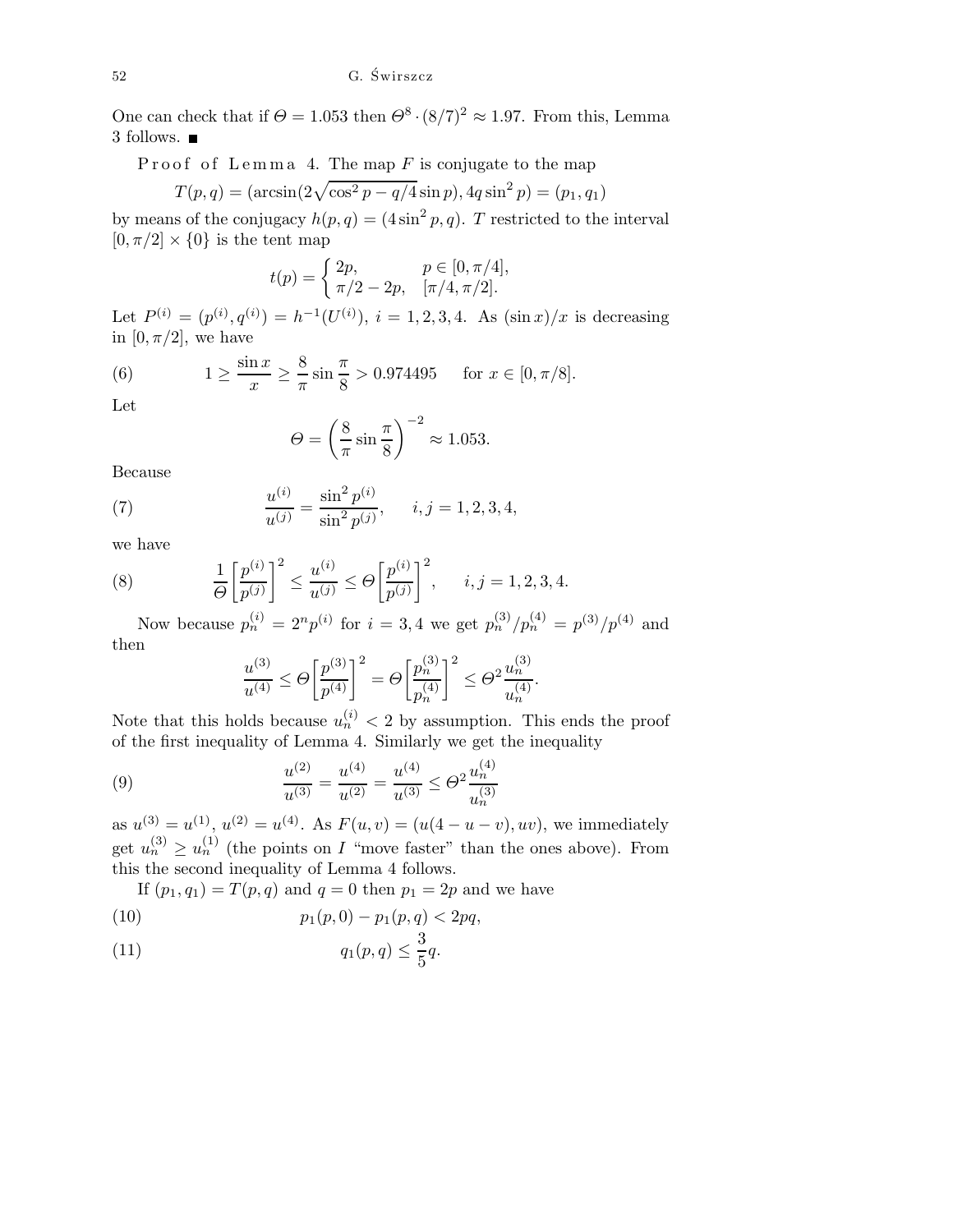Indeed, 
$$
|\arcsin a - \arcsin b| \leq 2|a - b|
$$
 for  $a, b \leq \sqrt{2}/2$ . Thus  
\n
$$
\arcsin(2\sqrt{\cos^2 p} \sin p) - \arcsin(2\sqrt{\cos^2 p - q/4} \sin p)
$$
\n
$$
\leq 4 \sin p(\sqrt{\cos^2 p} - \sqrt{\cos^2 p - q/4})
$$
\n
$$
\leq \frac{q \sin p}{\sqrt{\cos^2 p} + \sqrt{\cos^2 p - q/4}} \leq q \tan p \leq 2pq
$$

as tan  $p \leq 2p$  for  $p \leq \pi/4$ . The inequality (11) is a consequence of the fact that  $4\sin \pi/8 \leq 3/5$ .

From (11) we obtain

$$
q_n^{(2)}\leq \left(\frac{3}{5}\right)^n v^{(2)}.
$$

Now from (10) we have

$$
p_{n+1}^{(2)} = p_1(p_n^{(2)}, q_n^{(2)}) \ge p_1(p_n^{(2)}, 0) - 2q_n^{(2)}p_n^{(2)} = (1 - q_n^{(2)})2p_n^{(2)}
$$

and hence

$$
p_{n+1}^{(2)} \ge 2(1 - (3/5)^n v^{(2)}) p_n^{(2)}.
$$

By simple induction we obtain

$$
p_{n+1}^{(2)} \ge \left[ \prod_{i=1}^{\infty} \left( 1 - \left( \frac{3}{5} \right)^i v^{(2)} \right) \right] 2^n p^{(2)}.
$$

We put

$$
\xi(v^{(2)}) = \left[ \prod_{i=1}^{n} \left( 1 - \left( \frac{3}{5} \right)^{i} v^{(2)} \right) \right]^{-2}.
$$

The infinite product is convergent, so the definition is correct and  $\xi(v^{(2)})$ has all the desired properties. Because  $p_{n+1}^{(4)} = 2^n p^{(4)} = 2^n p^{(2)}$  for the fourth point on the  $q = 0$  axis, we get from this and  $(8)$ ,

$$
\frac{u_n^{(4)}}{u_n^{(2)}} \le \Theta \bigg[ \frac{p_n^{(4)}}{p_n^{(2)}} \bigg]^2 \le \Theta \xi(v^{(2)}).
$$

Now the first inequality of Lemma 4 follows from (9).  $\blacksquare$ 

6. Proof of Lemmas 1 and 2. In this section we shall work in the  $(x, y)$  chart.

Proof of Lemma 1. As C is a connected set disjoint from  $A =$  $\bigcup_{n=1}^{\infty} f^{-n}(\Gamma)$ ,  $f^{k}|_{C}$  is a diffeomorphism onto its image for every k. We have  $(from (5))$ 

$$
\mu(f^k(C)) = \int_C Jf^k d^2X = 2^k \int_C \chi_k(X) d^2X.
$$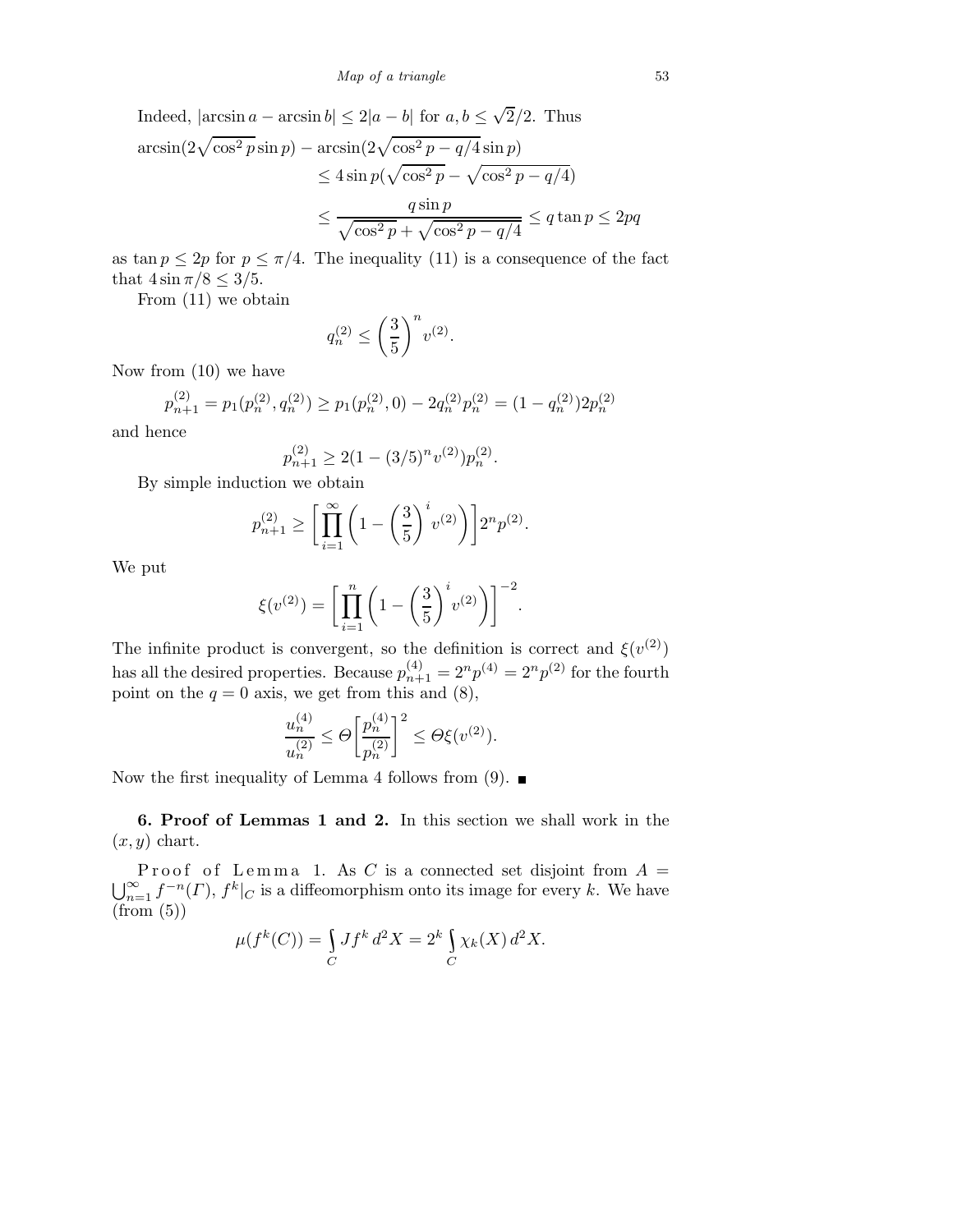Let  $K > 0$  be a constant whose value will be specified later. We define

$$
C_n = \{ X \in C : \varrho(X_n) \ge K \cdot 2^{-n/2} \} \quad \text{for } n = 0, 1, 2, \dots
$$

We shall show that

(12) 
$$
\mu(C_n) \le \frac{16\pi}{K} 2^{-n/2}.
$$

From this, Lemma 1 follows because the set  $C \setminus \bigcup C_n$  consists of points which approach the boundary  $\Gamma$  very fast, and has positive Lebesgue measure for large K (the explicit relation between  $\varrho(X_n)$  and  $v_n$  will be given later).

To show (12) we use the formula

$$
2^{n} \int_{C_{n}} \chi_{n}(X) d^{2} X = \mu(f^{n}(C_{n})) \le \mu(D) = 4\pi
$$

and the estimate

$$
\chi_n(X) \ge \chi_n(X) \frac{\varrho(X)}{4} = \frac{1}{4} \varrho(X_n) \ge K \cdot 2^{-n/2}/4
$$

for  $X \in C_n$ . Therefore

$$
2^{n} K \cdot 2^{-n/2-2} \mu(C_n) \le 4\pi. \blacksquare
$$

We shall call the property  $\varrho(X_n) < K \cdot 2^{-n/2}, X \in C \setminus \bigcup C_n, n = 1, 2, \ldots,$ exponential contraction. The ratio  $\sqrt{2}$  of exponential contraction can be replaced by any other ratio  $d > 1$ .

Proof of Lemma 2. First we show that

$$
\frac{\sup_{X \in E} \chi_n(X)}{\inf_{X \in E} \chi_n(X)} > K \cdot 2^n
$$

for some constant  $K = K(E)$  not depending on n. (Here  $E = C \setminus \bigcup C_n$  is the subset defined above.)

We have the estimate

$$
\mu(f^n(E)) = 2^n \int_E \chi_n(X) d^2 X \ge 2^n \mu(E) \inf_{X \in E} \chi_n(X).
$$

On the other hand,

$$
\varrho(X_n) = \chi_n(X)^2 \varrho(X) \le 4 \sup_{Y \in E} \chi_n(Y)^2, \quad X \in E,
$$

and

$$
\mu(f^n(E)) \le \mu(\lbrace \varrho(X) \le 4 \sup_E \chi_n \rbrace) \le 4\pi \sup_E \chi_n
$$

(because  $\varrho(X) = 4 - |X|^2$ ). From this the inequality

$$
\frac{\sup_{X \in E} \chi_n(X)}{\inf_{X \in E} \chi_n(X)} \ge \frac{\mu(E)}{4\pi} \cdot 2^n
$$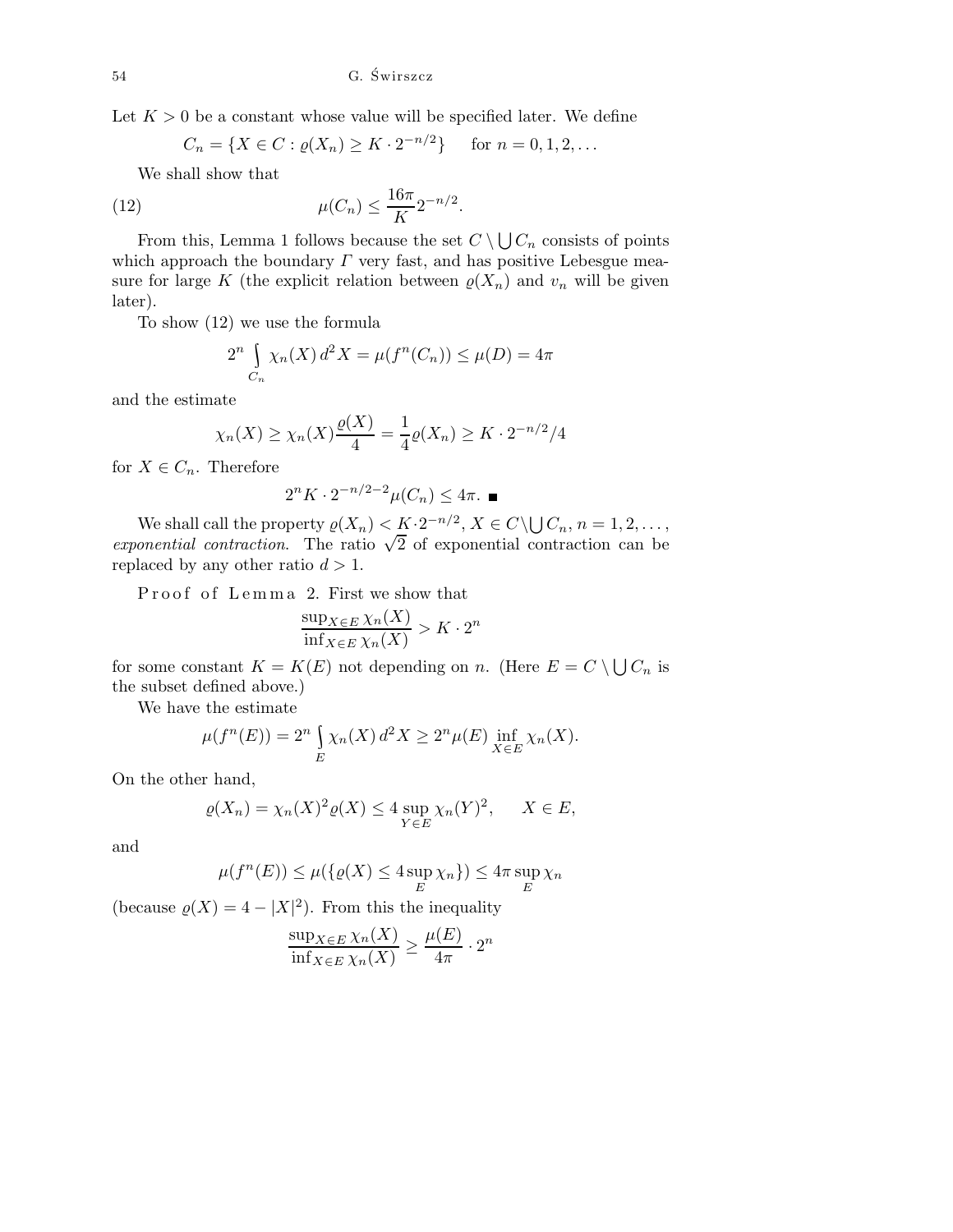follows. Now because  $\varrho(X_n) = \chi_n(X)\varrho(X)$  we get

$$
\frac{\sup_{X \in E} \varrho(X_n)}{\inf_{X \in E} \varrho(X_n)} > K_1 \cdot 2^n
$$

where  $K_1$  is a constant depending on the initial ball C.

We pass to the  $(u, v)$  coordinates. It turns out that the function  $\varrho(X)$ has a simple expression here: it is the second component  $v_2$  of the second iteration of  $U = (u, v)$ . Indeed,

$$
\varrho(x,y) = 4 - x^2 - y^2 = vu^2(4 - u - v) = v_2.
$$

Therefore the exponential contraction property also holds in the coordinates  $(u, v)$ , which means that for any open set  $C \subset \Delta$  there exists an open subset E of C such that  $v_n < K \cdot 2^{-n/2}$  for  $U \in E$ ,  $n = 1, 2, \dots$  (compare proof of Lemma 1). Therefore

$$
\frac{\sup_{X \in E} v_n}{\inf_{X \in E} v_n} > K_2 \cdot 2^n.
$$

Assume now that the statement of Lemma 2 is false. This would mean that there exist  $\lambda$ , m such that for every  $n > m$ ,  $u_n^{(1)}/u_n^{(2)} < 2 - \lambda$  for every  $U_n^{(1)}, U_n^{(2)} \in F^n(E)$ ,  $U^{(i)} = (u_n^{(i)}, v_n^{(i)})$ . One can check that  $v_n =$  $v_0u_0u_1u_2\ldots u_{n-1}$ . Therefore

$$
(13) \qquad \frac{v_n^{(1)}}{v_n^{(2)}} = \frac{v_0^{(1)} u_0^{(1)} u_1^{(1)} u_2^{(1)} \dots u_{n-1}^{(1)}}{v_0^{(2)} u_0^{(2)} u_1^{(2)} u_2^{(2)} \dots u_{n-1}^{(2)}}
$$

$$
< \frac{v_0^{(1)} u_0^{(1)} u_1^{(1)} u_2^{(1)} \dots u_{m-1}^{(1)}}{v_0^{(2)} u_0^{(2)} u_1^{(2)} u_2^{(2)} \dots u_{m-1}^{(2)}} (2 - \lambda)^{n-m} < L(2 - \lambda)^n
$$

where

$$
L = \frac{1}{(2-\lambda)^m} \sup_{U^{(1)}, U^{(2)} \in E} \left( \frac{v_0^{(1)} u_0^{(1)} u_1^{(1)} \dots u_{m-1}^{(1)}}{v_0^{(2)} u_0^{(2)} u_1^{(2)} \dots u_{m-1}^{(2)}} \right).
$$

From (13) we get the inequality

$$
L(2 - \lambda)^n > K_2 \cdot 2^n
$$
,  $n = 1, 2, ...$ ,

which cannot hold for large  $n$ .

7. Proof of Theorem 3. Set  $B = \{U : \omega(U) \cap I \neq \emptyset, \omega(U) \cap (\Delta \setminus I) \neq \emptyset\}$  $\emptyset$ . We have to prove that for any ball  $C_0 \subseteq \Delta$ ,  $C_0 \cap B \neq \emptyset$ .

We use the form (II). The map  $F$  has the fixed point  $(3,0)$  on the invariant interval  $I = \{0 \le u \le 4, v = 0\}$ . It is a repelling fixed point, as the linear part of F at  $(3,0)$  is  $\begin{bmatrix} -2 & -3 \\ 0 & 3 \end{bmatrix}$ .

Take the set  $R = \{(u, v): 0 < v < 1/8, |u - 3| < v\}$  (triangle with one vertex at the source  $(3,0)$  and the sets  $P_k = \{(u,v) \in \Delta : v < 1/(8k)\},\$  $k = 1, 2, \ldots$  (stripes approaching the interval *I*; see Figure 3).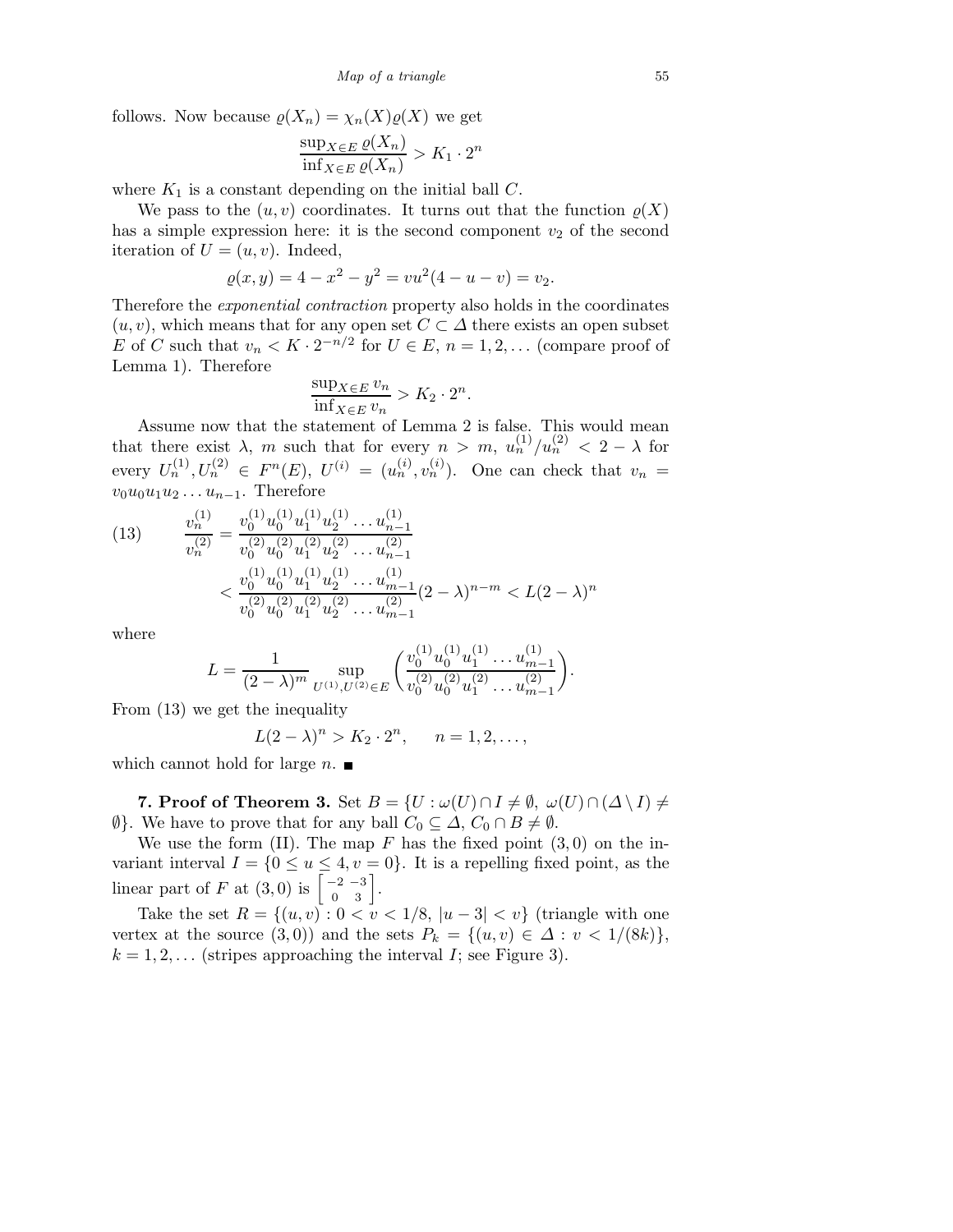

Let  $C_0$  be the ball. From Theorem 1 we know that  $C_0$  intersects  $A =$  $\bigcup_{n=1}^{\infty} F^{-n}(\lbrace U^{(0)} \rbrace)$ , where  $U^{(0)} = (0,0)$  corresponds to the fixed point  $X^{(0)}$ for the map f. So there exists a connected open subset  $C'_0 \subseteq C_0$  such that  $F^n(C_0') \subseteq P_1$  for some n and  $U^{(0)} \in \text{cl } F^n(C_0')$ . After several further iterations the set  $C'_0$  starts to intersect the triangle  $R$ ,  $F^m(C'_0) \cap R \neq \emptyset$  $(m \geq n)$ . The points of  $F^m(C'_0) \cap R$  leave  $P_1$  under next iterations.

We repeat the same analysis with  $P_1$  replaced with  $P_2$  and  $C_0$  replaced with  $C_1 = C'_0 \cap F^{-m}(R)$ . We get some  $C'_1$  such that  $F^{m_1}(C'_1 \cap R) \cap P_2 \neq \emptyset$ . Next we apply the same to  $C_2 = C'_1 \cap F^{-m_1}(R \cap P_2)$  etc.

By repeating this procedure we obtain a sequence of nonempty sets  $C_i$ such that  $C_0 \supset C_1 \supset C_2 \supset \ldots$  As  $\Delta$  is a compact set the intersection  $\bigcap_i C_i$ is nonempty. Let  $U_0 \in \bigcap_i C_i$ . Then:

(i) for every k there exists n such that  $F^n(U_0) \in P_k$ ,

(ii) for every N there exists  $n > N$  such that  $F^n(U_0) \in P_k F^n(U_0) \in R$ .

Therefore  $U_0 \in B$ . This ends the proof of Theorem 3.

Acknowledgments. The author thanks H. Zolądek and T. Nowicki for their help in preparing the final version of the present paper. He also wishes to thank Professor Sharkovski for his remarks.

## **References**

[1] P. Collet and J.-P. Eckmann, *Iterated Maps on the Interval as Dynamical Systems*, Birkhäuser, Basel, 1980.